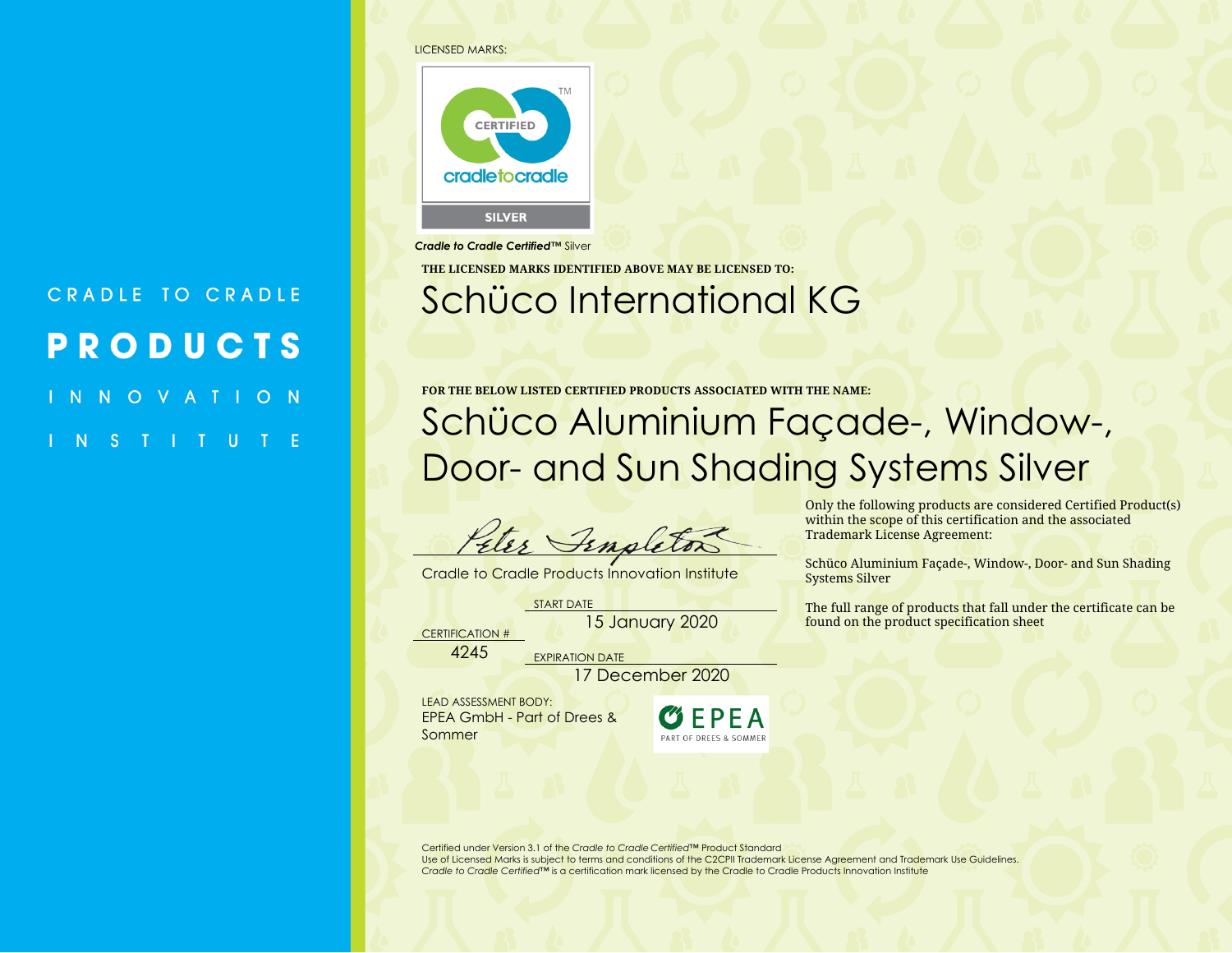# **Product Specification Sheet Schüco Aluminium** Window-, Façade-, **Door-** and Sun Shading **systems Silver**



Certification #: 4245 Initial issuance date: December 18, 2014 Expiration date: December 17, 2020

#### **Product description**:

The innovative Schüco Aluminium Façade-, Window-, Door- and Sun Shading systems are high quality solutions that set standards in terms of energy, security and design for modern architecture of the future. They are designed to offer excellent thermal insulation values and a comprehensive range of systems that allows the implementation of individual design solutions.

A broad variety of Schüco window systems are Cradle to Cradle Certified™ as part of the modular system, which signifies maximum flexibility in the choice for a building project.

#### **Inclusions**:

- powder coating or anodizing surface treatment
- Resistance classes (RC) 1 and 2 (RC 2 only with securing glazing rebate profiles)
- ADS 75 HD.HI only with automatic floor sealing system
- "SI"-systems only with C2C-marked Insulating foams (glazing rebate insulation in AWS, isolators in FWS). By using the standard insulating foam articles, the system still is certified C<sub>2</sub>C Bronze.

#### **Exclusions**:

- Glass, panels, door fillings
- electrical components
- connections to building structure
- Insulating bars made from polythermid® (PT) for customer rolled profiles
- Insulating profiles out of PVC-U (in AWS VV + ADS 75 HD)
- doorstep profiles (in ADS systems)